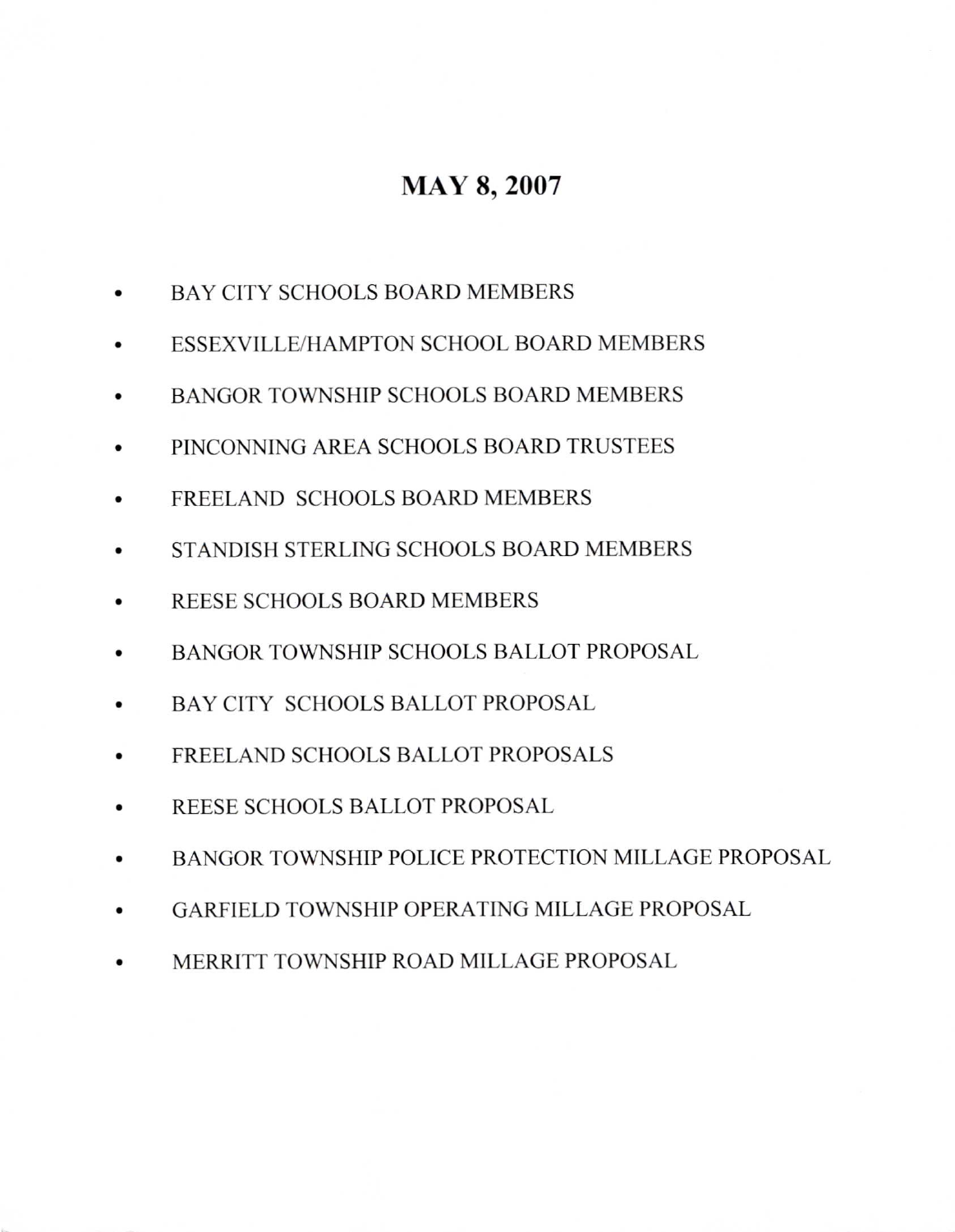SUMMARY REPT-GROUP DETAIL

RUN DATE: 05/10/07 04:31 PM

 $\rightarrow$ 

 $\mathcal{L}^{\mathcal{L}}$ 

## COUNTY OF BAY REGULAR ELECTION MAY 8, 2007

REPORT-EL45A PAGE 001

|                                                                                                                                                                                                                                                                | <b>TOTAL VOTES</b>                                                | $\boldsymbol{\mathcal{X}}$                |                                         | ELECTION DAY ABSENTEE BALL             |
|----------------------------------------------------------------------------------------------------------------------------------------------------------------------------------------------------------------------------------------------------------------|-------------------------------------------------------------------|-------------------------------------------|-----------------------------------------|----------------------------------------|
| PRECINCTS COUNTED (OF 59)<br>REGISTERED VOTERS - TOTAL .<br>and the second<br>BALLOTS CAST - TOTAL.<br>$\ddot{\phantom{0}}$<br>VOTER TURNOUT - TOTAL                                                                                                           | 58<br>80,601<br>9,491                                             | 98.31<br>11.78                            | 6,682                                   | 2,809                                  |
| FREELAND SCHOOL BOARD MEMBER<br>VOTE FOR NOT MORE THAN 1<br>(WITH 1 OF 1 PRECINCTS COUNTED)                                                                                                                                                                    |                                                                   |                                           |                                         |                                        |
| Pat L. Gilbert.<br><b>Contract Contract</b><br>Brandi Feinauer Vasold.<br>WRITE-IN.<br>$\cdot$ .<br>Total.                                                                                                                                                     | 0<br>5<br>0<br>5                                                  | 100.00                                    | 0<br>5<br>0<br>5                        | 0<br>0<br>0<br>$\bf{0}$                |
| BANGOR TWP SCHOOL BOARD MEMBER                                                                                                                                                                                                                                 |                                                                   |                                           |                                         |                                        |
| VOTE FOR NOT MORE THAN 2<br>(WITH 8 OF 8 PRECINCTS COUNTED)                                                                                                                                                                                                    |                                                                   |                                           |                                         |                                        |
| Mike Bacigalupo<br>$\sim$<br>$\ddot{\phantom{a}}$<br>÷,<br>Richard J. Kowalski.<br>Ø.<br>$\cdot$ $\cdot$ $\cdot$ $\cdot$<br>WRITE-IN.<br>$\mathbf{r}$<br>Total.<br>$\overline{a}$<br>$\sim$                                                                    | 1,655<br>$\cdot$ $\cdot$ $\cdot$<br>1,448<br>$\mathbf 0$<br>3,103 | 53.34<br>46.66                            | 1.194<br>1,014<br>$\mathbf{0}$<br>2,208 | 461<br>434<br>$\mathbf{0}$<br>895      |
| BAY CITY SCHOOL BOARD MEMBER<br>VOTE FOR NOT MORE THAN 2<br>(WITH 39 OF 40 PRECINCTS COUNTED 97.50%)                                                                                                                                                           |                                                                   |                                           |                                         |                                        |
| Charles T. Hewitt.<br>Phyllis Meeth.<br>$\sim$<br>$\cdot$<br>$\sim$<br>$\sim$ $\sim$<br>$\overline{\bullet}$<br>$WRITE-IN.$ .<br>a contractor of the<br>Total.<br>$\sim$ $\sim$<br>$\cdots$                                                                    | 4,238<br>3,950<br>28<br>8,216                                     | 51.58<br>48.08<br>.34                     | 2,579<br>2,388<br>13<br>4,980           | 1,659<br>1,562<br>15<br>3,236          |
| ESSEXVILLE HAMPTON BOARD MEMBER<br>VOTE FOR NOT MORE THAN 2                                                                                                                                                                                                    |                                                                   |                                           |                                         |                                        |
| (WITH 3 OF 3 PRECINCTS COUNTED)                                                                                                                                                                                                                                |                                                                   |                                           |                                         |                                        |
| David Lovely<br>Joseph E. Pergande.<br>a construction of the con-<br>WRITE-IN.<br>$\cdot$ $\cdot$<br>$\sim$ $\sim$<br>$\ddot{\phantom{0}}$<br>$\ddot{\phantom{0}}$<br>Total<br>ä,                                                                              | 390<br>444<br>5<br>839                                            | 46.48<br>52.92<br>.60                     | 390<br>444<br>5<br>839                  | 0<br>0<br>0<br>0                       |
| STANDISH STERLING BOARD MEMBER<br>VOTE FOR NOT MORE THAN 2<br>(WITH 2 OF 2 PRECINCTS COUNTED)                                                                                                                                                                  |                                                                   |                                           |                                         |                                        |
| Gary F. Egan<br>Denny Kolevar.<br><b>Contract Contract Contract</b><br>$\mathbf{r} = \mathbf{r} \mathbf{r}$<br>Gary R. McFarland.<br>$\mathbf{r}$<br>David A. Sonnenberg.<br>Don Szostak.<br>$\sim$ $\sim$ $\sim$<br>WRITE-IN.<br>$\sim$<br>$\cdot$ .<br>Total | 15<br>16<br>19<br>16<br>23<br>0<br>89                             | 16.85<br>17.98<br>21.35<br>17.98<br>25.84 | 15<br>16<br>19<br>16<br>23<br>0<br>89   | 0<br>0<br>0<br>0<br>0<br>0<br>$\Omega$ |
|                                                                                                                                                                                                                                                                |                                                                   |                                           |                                         |                                        |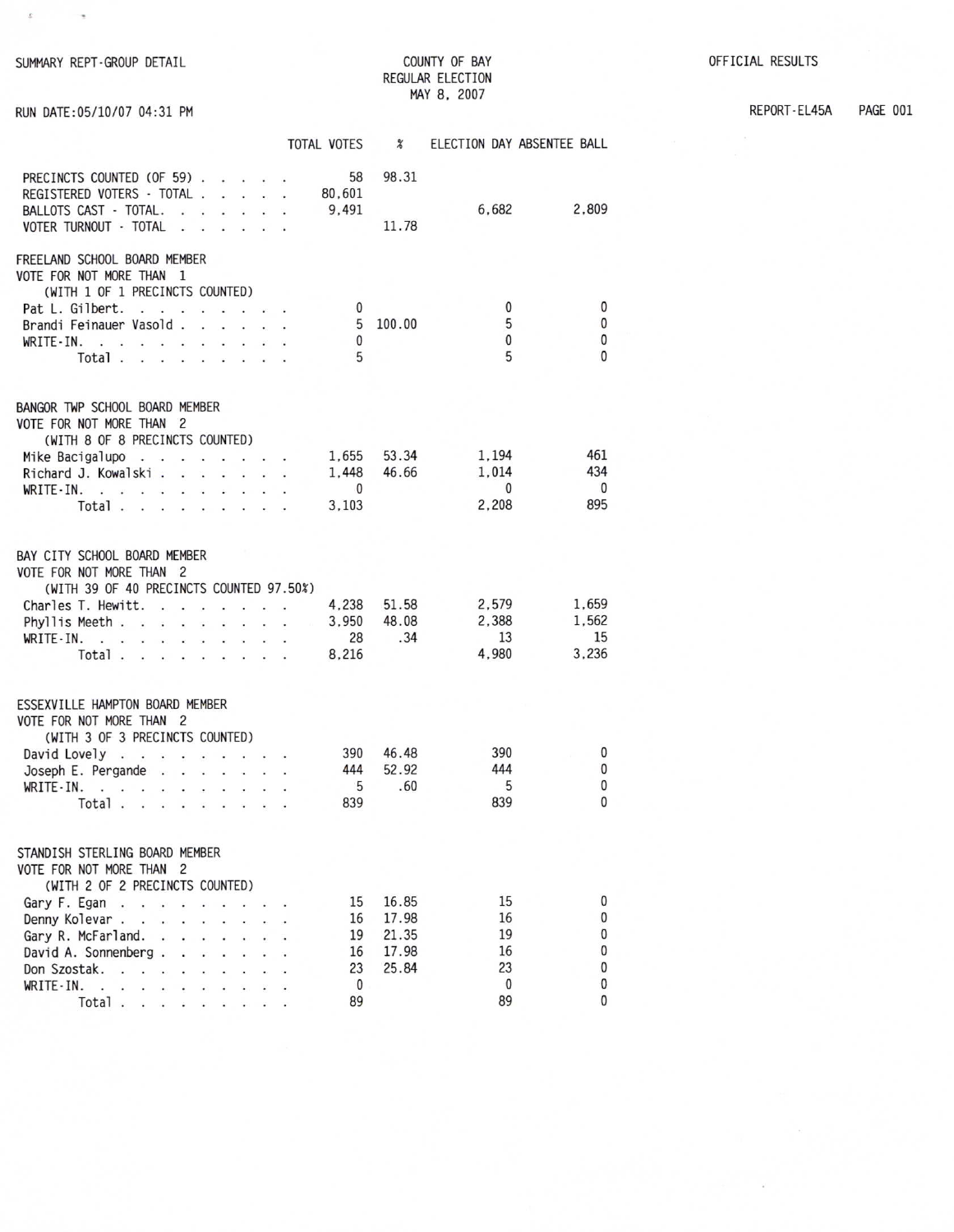REPORT-EL45A

**PAGE 002** 

| $\leq$                                                |                    |                         |                    |                            |
|-------------------------------------------------------|--------------------|-------------------------|--------------------|----------------------------|
| SUMMARY REPT-GROUP DETAIL                             |                    |                         | COUNTY OF BAY      |                            |
|                                                       |                    | <b>REGULAR ELECTION</b> |                    |                            |
| RUN DATE: 05/10/07 04:31 PM                           |                    |                         | MAY 8, 2007        |                            |
|                                                       |                    |                         |                    |                            |
|                                                       | TOTAL VOTES %      |                         |                    | ELECTION DAY ABSENTEE BALL |
| REESE SCHOOLS BOARD MEMBER                            |                    |                         |                    |                            |
| VOTE FOR NOT MORE THAN 2                              |                    |                         |                    |                            |
| (WITH 1 OF 1 PRECINCTS COUNTED)<br>Steven Findlay.    | 22                 | 25.88                   | 22                 | 0                          |
| Jim Goka.                                             |                    | 16 18.82                | 16                 | $\bf{0}$                   |
| Michael S. Hugan                                      |                    | $10 \quad 11.76$        | 10                 | 0                          |
| Michael Sahr                                          |                    | 12 14.12                | 12                 | $\pmb{0}$                  |
| Kathleen Beyerlein Tafoya<br>WRITE-IN.                | 25<br>$\mathbf{0}$ | 29.41                   | 25<br>$\mathbf{0}$ | $\bf{0}$<br>$\mathbf 0$    |
| Total                                                 | 85                 |                         | 85                 | $\bf{0}$                   |
|                                                       |                    |                         |                    |                            |
| PINCONNING AREA SCHOOLS TRUSTEE                       |                    |                         |                    |                            |
| VOTE FOR NOT MORE THAN 2                              |                    |                         |                    |                            |
| (WITH 9 OF 9 PRECINCTS COUNTED)                       |                    |                         |                    |                            |
| Douglas Doefer.<br>WRITE-IN.                          | 492                | 53.77<br>423 46.23      | 492<br>423         | 0<br>0                     |
| Total                                                 | 915                |                         | 915                | 0                          |
|                                                       |                    |                         |                    |                            |
| BANGOR TWP POLICE PROTECTION                          |                    |                         |                    |                            |
| VOTE FOR NOT MORE THAN 1                              |                    |                         |                    |                            |
| (WITH 8 OF 8 PRECINCTS COUNTED)                       |                    |                         |                    |                            |
| YES 1,049 46.87                                       |                    |                         | 730                | 319                        |
| NO.                                                   | 1,189<br>2,238     | 53.13                   | 922<br>1,652       | 267<br>586                 |
| Total $\cdots$ $\cdots$ $\cdots$                      |                    |                         |                    |                            |
| GARFIELD TWP OPERATING                                |                    |                         |                    |                            |
| VOTE FOR NOT MORE THAN 1                              |                    |                         |                    |                            |
| (WITH 1 OF 1 PRECINCTS COUNTED)                       |                    |                         |                    |                            |
| YES                                                   | - 68               | 31.63                   | 68                 | 0                          |
| NO.<br>the property of the contract of the con-       | 147<br>215         | 68.37                   | 147<br>215         | $\bf{0}$<br>$\bf{0}$       |
| Total $\cdots$ $\cdots$ $\cdots$                      |                    |                         |                    |                            |
|                                                       |                    |                         |                    |                            |
| MERRITT TWP ROAD MILLAGE<br>VOTE FOR NOT MORE THAN 1  |                    |                         |                    |                            |
| (WITH 1 OF 1 PRECINCTS COUNTED)                       |                    |                         |                    |                            |
| YES<br>$\cdot$ $\cdot$<br>$\ddot{\phantom{0}}$<br>à.  |                    | 147 79.03               | 147                | $\mathbf{0}$               |
| NO.<br>$\cdot$ .                                      | 39                 | 20.97                   | 39                 | $\mathbf{0}$               |
| Total.                                                | 186                |                         | 186                | $\Omega$                   |
|                                                       |                    |                         |                    |                            |
| <b>BANGOR TWP HEADLEE</b><br>VOTE FOR NOT MORE THAN 1 |                    |                         |                    |                            |
| (WITH 8 OF 8 PRECINCTS COUNTED)                       |                    |                         |                    |                            |
| YES.<br>$\cdot$ .<br>¥                                |                    | 1,139 51.21             | 838                | 301                        |
| NO.                                                   | 1,085              | 48.79                   | 806                | 279                        |
| Total.                                                | 2.224              |                         | 1,644              | 580                        |
|                                                       |                    |                         |                    |                            |
| BAY CITY SCHOOLS HEADLEE<br>VOTE FOR NOT MORE THAN 1  |                    |                         |                    |                            |
| (WITH 39 OF 40 PRECINCTS COUNTED 97.50%)              |                    |                         |                    |                            |
| YES                                                   | 3,079              | 53.67                   | 1,966              | 1.113                      |
| NO.<br>. .                                            | 2,658              | 46.33                   | 1,646              | 1,012                      |
| Total.                                                | 5.737              |                         | 3.612              | 2.125                      |